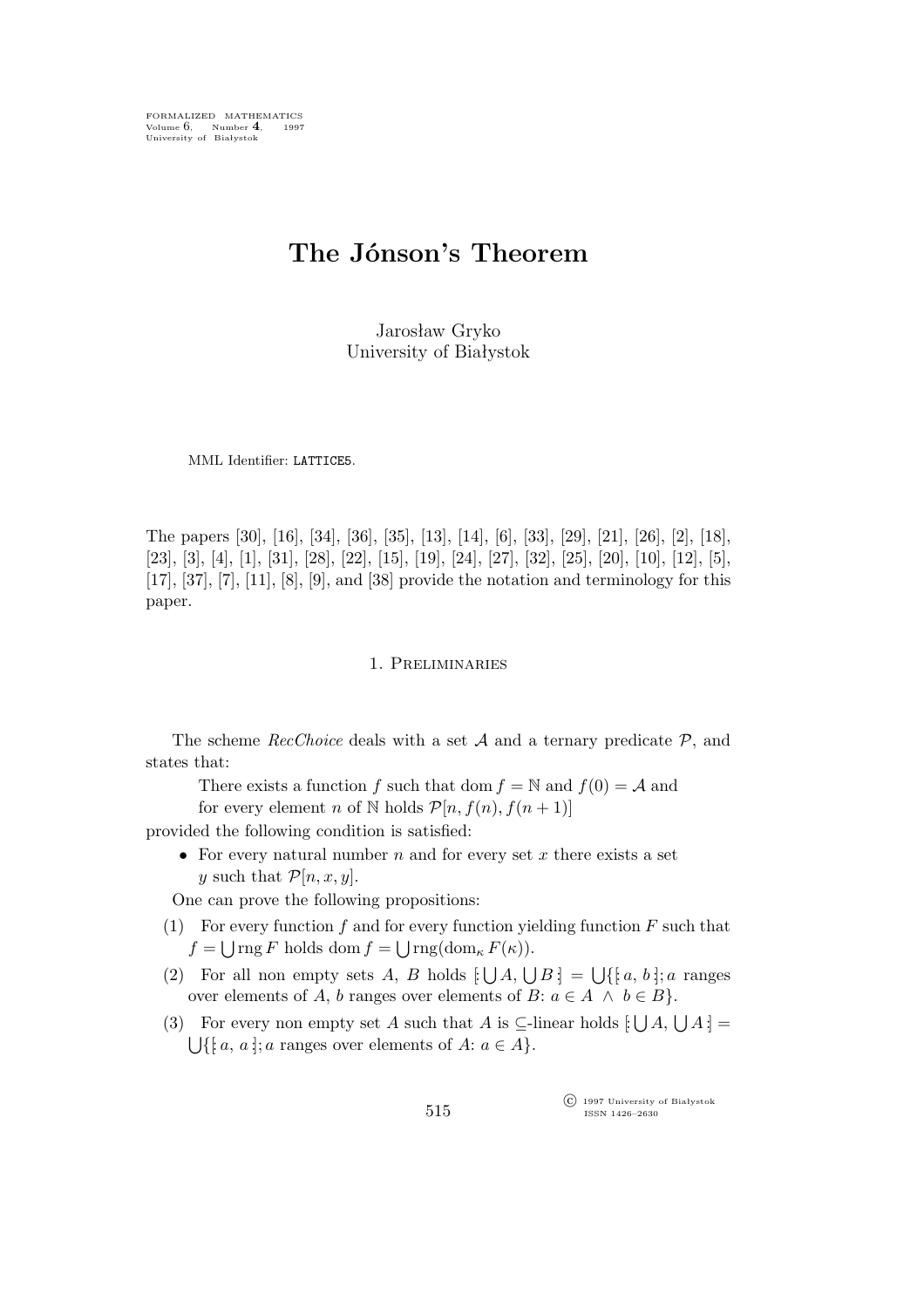#### 2. An equivalence lattice of a set

In the sequel  $X$  is a non empty set.

Let A be a non empty set. The functor  $\text{EaRelPoset}(A)$  yielding a poset is defined as follows:

 $(Def. 1)$  EqRelPoset $(A)$  = Poset $(EqRelLatt(A)).$ 

Let A be a non empty set. One can check that  $EqRelPoset(A)$  is non empty and has g.l.b.'s and l.u.b.'s.

One can prove the following propositions:

- (4) Let A be a non empty set and x be a set. Then  $x \in \mathbb{R}$  the carrier of EqRelPoset(A) if and only if x is an equivalence relation of A.
- (5) For every non empty set A and for all elements  $x, y$  of the carrier of EqRelLatt $(A)$  holds  $x \subseteq y$  iff  $x \subseteq y$ .
- (6) For every non empty set A and for all elements a, b of  $EqRelPoset(A)$ holds  $a \leq b$  iff  $a \subseteq b$ .
- (7) For every lattice L and for all elements a, b of Poset(L) holds  $a \Box b = a \Box b$ .
- (8) For every non empty set A and for all elements a, b of  $EqRelPoset(A)$ holds  $a \sqcap b = a \cap b$ .
- (9) For every lattice L and for all elements a, b of Poset(L) holds  $a \sqcup b = a \sqcup b$ .
- (10) Let A be a non empty set, a, b be elements of EqRelPoset(A), and  $E_1, E_2$ be equivalence relations of A. If  $a = E_1$  and  $b = E_2$ , then  $a \sqcup b = E_1 \sqcup E_2$ .
- (11) Let L be a lattice, X be a set, and b be an element of L. Then  $b \leq X$  if and only if  $b \leqslant X \cap$  the carrier of L.

Let  $L$  be a non empty relational structure. Let us observe that  $L$  is complete if and only if the condition (Def. 2) is satisfied.

(Def. 2) Let X be a subset of L. Then there exists an element  $a$  of L such that  $a \leqslant X$  and for every element b of L such that  $b \leqslant X$  holds  $b \leqslant a$ .

Let A be a non empty set. Note that  $EqRelPoset(A)$  is complete.

3. A type of a sublattice of equivalence lattice of a set

Let  $L_1$ ,  $L_2$  be lattices. One can check that there exists a map from  $L_1$  into  $L_2$  which is meet-preserving and join-preserving.

Let  $L_1$ ,  $L_2$  be lattices. A homomorphism from  $L_1$  to  $L_2$  is a meet-preserving join-preserving map from  $L_1$  into  $L_2$ .

Let  $L$  be a lattice. One can check that there exists a relational substructure of L which is meet-inheriting, join-inheriting, and strict.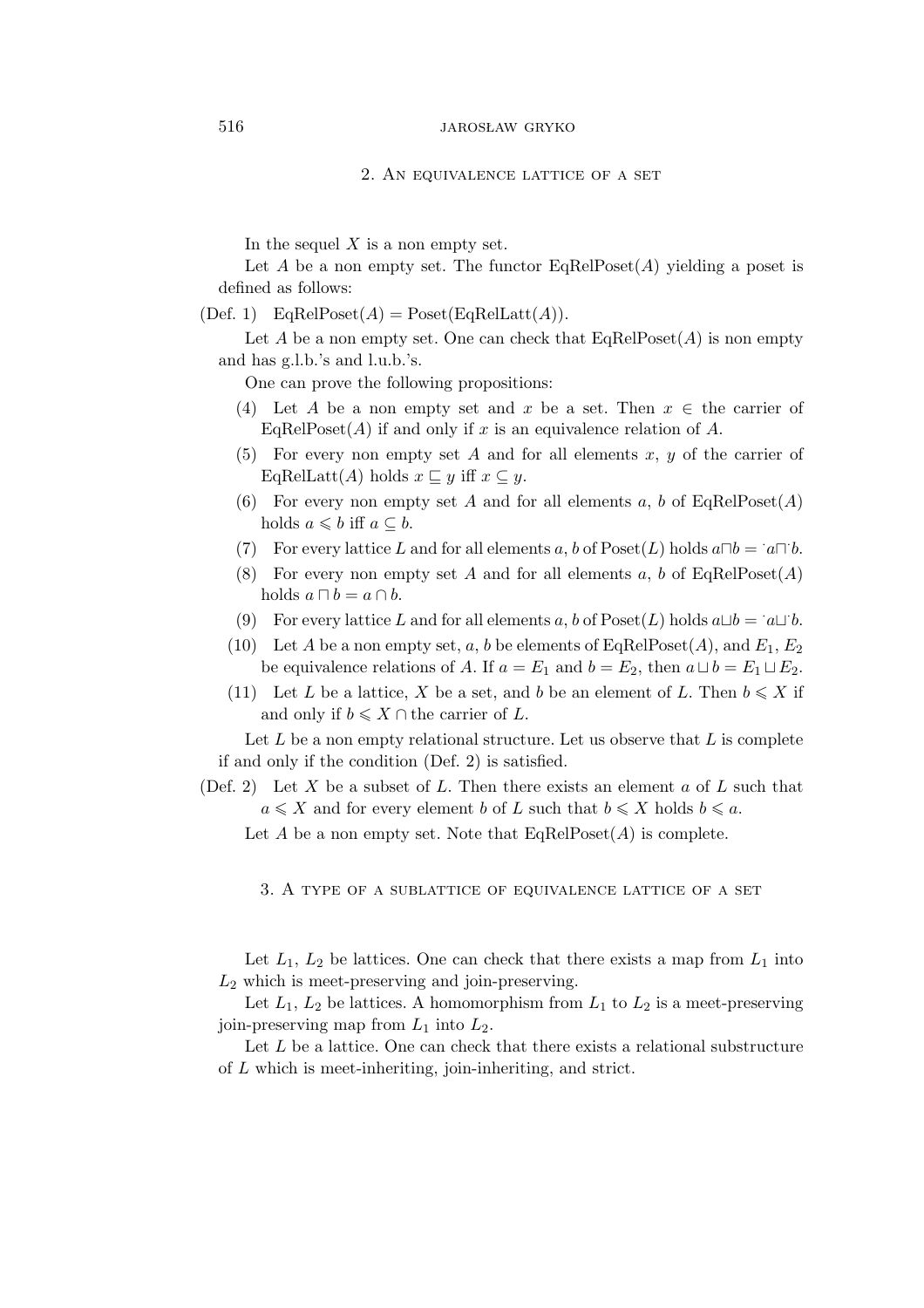Let  $L_1$ ,  $L_2$  be lattices and let f be a homomorphism from  $L_1$  to  $L_2$ . Then Im f is a strict full sublattice of  $L_2$ .

We follow the rules:  $e, e_1, e_2$  denote equivalence relations of X and x, y denote sets.

Let us consider  $X$ , let  $f$  be a non empty finite sequence of elements of  $X$ , let us consider x, y, and let R be a binary relation. We say that x and y are joint by  $f$  and  $R$  if and only if:

(Def. 3)  $f(1) = x$  and  $f(\text{len } f) = y$  and for every natural number i such that  $1 \leq i$  and  $i < \text{len } f$  holds  $\langle f(i), f(i+1) \rangle \in R$ .

One can prove the following propositions:

- (12) Let x be a set, o be a natural number, R be a binary relation, and f be a non empty finite sequence of elements of  $X$ . If  $R$  is reflexive in  $X$  and  $f = o \mapsto x$ , then x and x are joint by f and R.
- (13) Let  $x, y, z$  be sets,  $R$  be a binary relation, and  $f, g$  be non empty finite sequences of elements of X. Suppose R is reflexive in X and x and y are joint by f and R and y and z are joint by g and R. Then there exists a non empty finite sequence h of elements of X such that  $h = f \circ g$  and x and  $z$  are joint by  $h$  and  $R$ .
- (14) Let x, y be sets, R be a binary relation, and n, m be natural numbers. Suppose that
	- $(i)$   $n \leqslant m$ ,
- (ii)  $R$  is reflexive in X, and
- (iii) there exists a non empty finite sequence  $f$  of elements of  $X$  such that len  $f = n$  and x and y are joint by f and R. Then there exists a non empty finite sequence h of elements of  $X$  such that len  $h = m$  and x and y are joint by h and R.

Let us consider X and let Y be a sublattice of  $EqRelPoset(X)$ . Let us assume that there exists e such that  $e \in$  the carrier of  $Y e \neq id_X$ . And let us assume that there exists a natural number o such that for all  $e_1, e_2, x, y$  such that  $e_1 \in \text{the carrier of } Y \text{ and } e_2 \in \text{the carrier of } Y \text{ and } \langle x, y \rangle \in e_1 \cup e_2 \text{ there exists }$ a non empty finite sequence F of elements of X such that len  $F = o$  and x and y are joint by F and  $e_1 \cup e_2$ . The type of Y is a natural number and is defined by the conditions (Def. 4).

- (Def. 4)(i) For all  $e_1, e_2, x, y$  such that  $e_1 \in$  the carrier of Y and  $e_2 \in$  the carrier of Y and  $\langle x, y \rangle \in e_1 \sqcup e_2$  there exists a non empty finite sequence F of elements of X such that len  $F =$  (the type of Y) + 2 and x and y are joint by F and  $e_1 \cup e_2$ , and
	- (ii) there exist  $e_1, e_2, x, y$  such that  $e_1 \in$  the carrier of Y and  $e_2 \in$  the carrier of Y and  $\langle x, y \rangle \in e_1 \sqcup e_2$  and it is not true that there exists a non empty finite sequence F of elements of X such that len  $F =$  (the type of  $Y$  + 1 and x and y are joint by F and  $e_1 \cup e_2$ .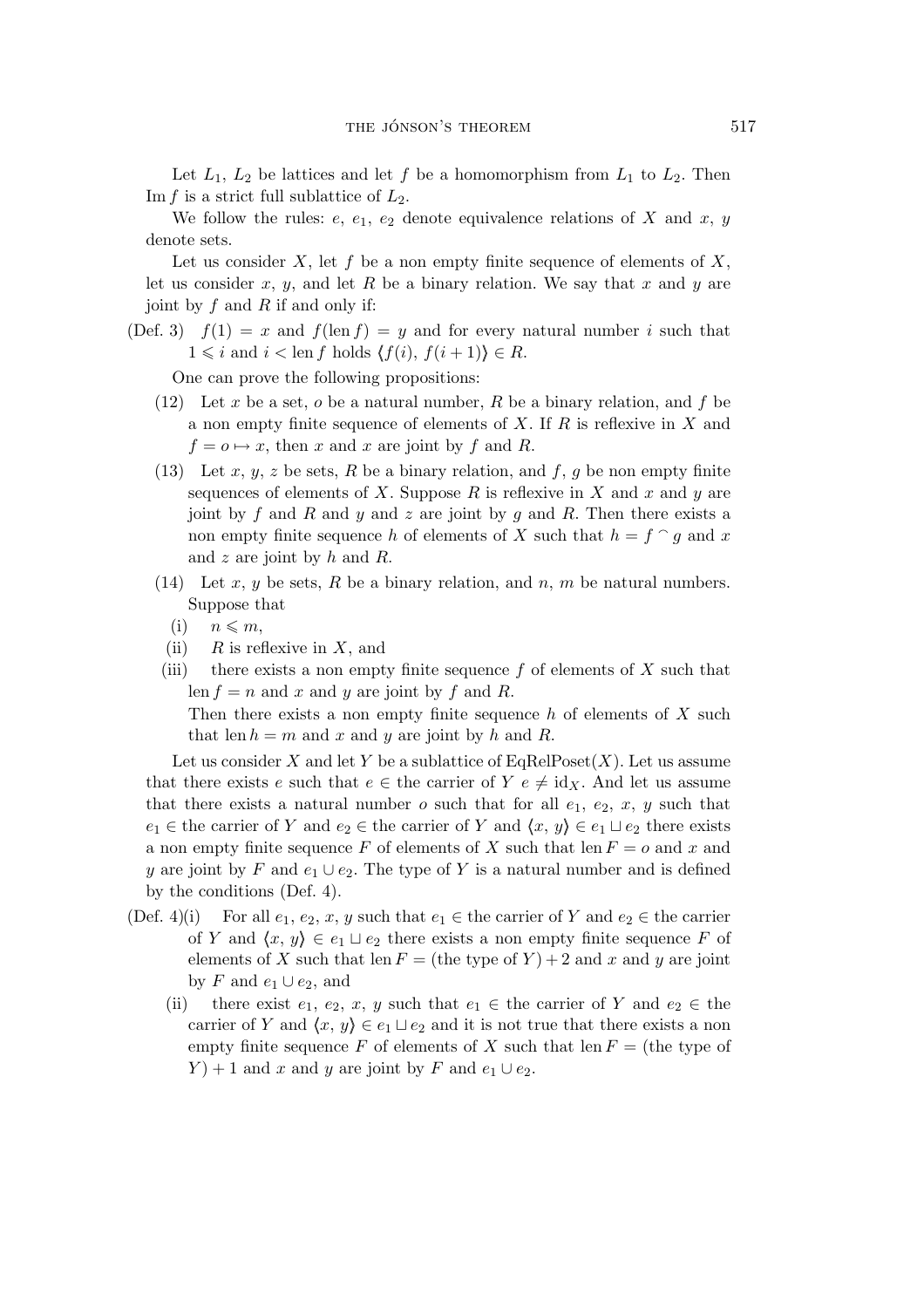One can prove the following proposition

- (15) Let Y be a sublattice of  $\text{EqRelPoset}(X)$  and n be a natural number. Suppose that
	- (i) there exists e such that  $e \in \text{the carrier of } Y$  and  $e \neq id_X$ , and
	- (ii) for all  $e_1, e_2, x, y$  such that  $e_1 \in$  the carrier of Y and  $e_2 \in$  the carrier of Y and  $\langle x, y \rangle \in e_1 \sqcup e_2$  there exists a non empty finite sequence F of elements of X such that len  $F = n + 2$  and x and y are joint by F and e<sup>1</sup> *∪* e2.

Then the type of  $Y \leq n$ .

4. A meet-representation of a lattice

In the sequel  $A$  is a non empty set and  $L$  is a lower-bounded lattice. Let us consider A, L.

(Def. 5) A function from [A, A ] into the carrier of L is said to be a bifunction from A into L.

Let us consider A, L, let f be a bifunction from A into L, and let x, y be elements of A. Then  $f(x, y)$  is an element of L.

Let us consider A, L and let f be a bifunction from A into L. We say that f is symmetric if and only if:

(Def. 6) For all elements x, y of A holds  $f(x, y) = f(y, x)$ .

We say that  $f$  is zeroed if and only if:

(Def. 7) For every element x of A holds  $f(x, x) = \perp_L$ .

We say that  $f$  satisfies triangle inequality if and only if:

(Def. 8) For all elements x, y, z of A holds  $f(x, y) \sqcup f(y, z) \geq f(x, z)$ .

Let us consider  $A, L$ . Observe that there exists a bifunction from  $A$  into  $L$ which is symmetric and zeroed and satisfies triangle inequality.

Let us consider  $A, L$ . A distance function of  $A, L$  is a symmetric zeroed bifunction from  $A$  into  $L$  satisfying triangle inequality.

Let us consider A, L and let d be a distance function of  $A, L$ . The functor  $\alpha(d)$  yielding a map from L into EqRelPoset(A) is defined by the condition (Def. 9).

(Def. 9) Let e be an element of L. Then there exists an equivalence relation E of A such that  $E = (\alpha(d))(e)$  and for all elements x, y of A holds  $\langle x, y \rangle \in E$ iff  $d(x, y) \leqslant e$ .

The following two propositions are true:

- (16) For every distance function d of A, L holds  $\alpha(d)$  is meet-preserving.
- (17) For every distance function d of A, L such that d is onto holds  $\alpha(d)$  is one-to-one.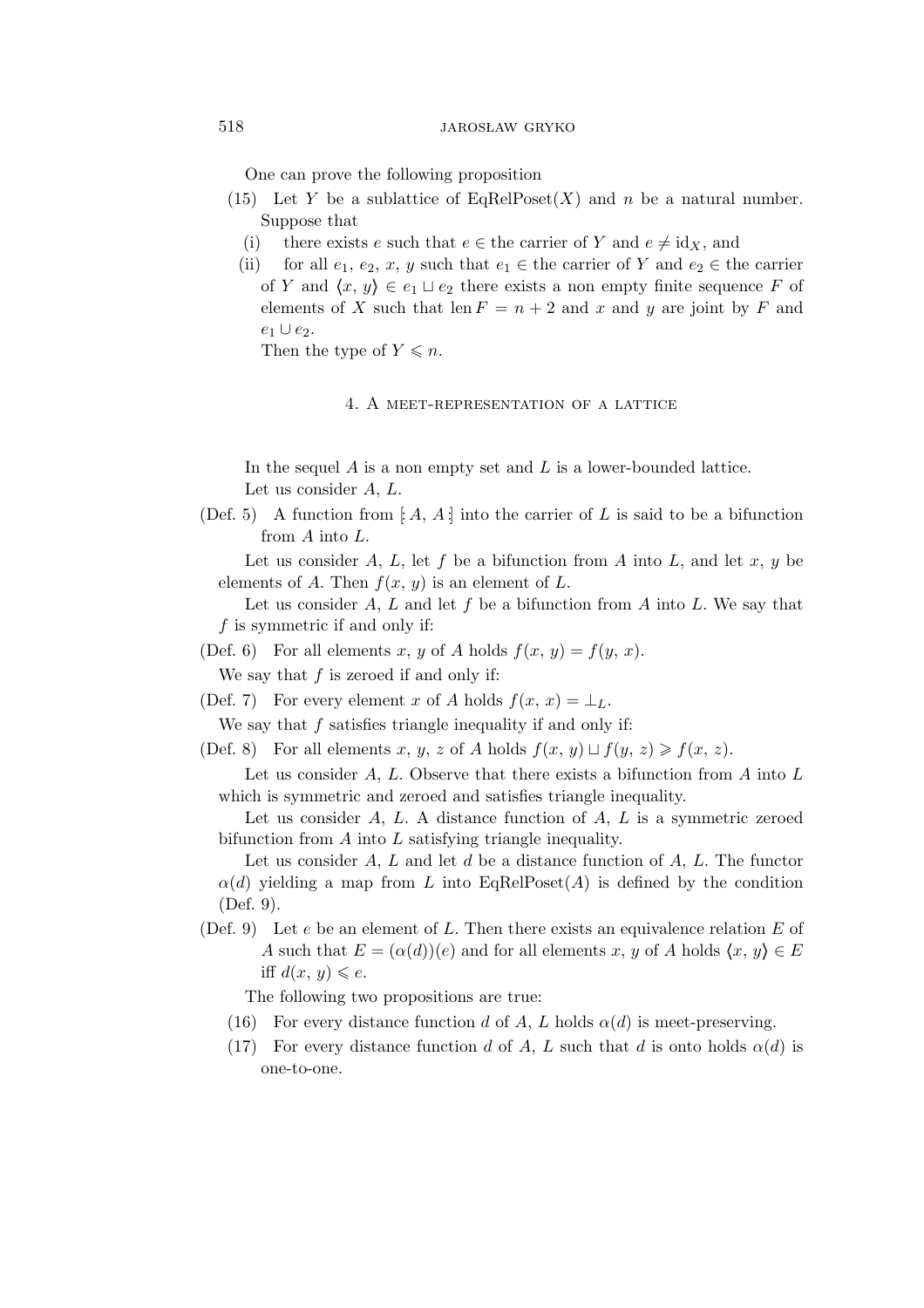#### 5. Jónson's theorem

Let  $A$  be a set. The functor  $A^*$  is defined as follows:

 $(\text{Def. } 10)$   $A^* = A \cup \{\{A\}, \{\{A\}\}, \{\{\{A\}\}\}\}.$ 

Let  $A$  be a set. One can verify that  $A^*$  is non empty.

Let us consider  $A, L$ , let  $d$  be a bifunction from  $A$  into  $L$ , and let  $q$  be an element of [ $A$ ,  $A$ , the carrier of  $L$ , the carrier of  $L$ ]. The functor  $d_q^*$  yields a bifunction from  $A^*$  into L and is defined by the conditions (Def. 11).

(Def. 11)(i) For all elements u, v of A holds  $d^*_q$ For all elements u, v of A holds  $d_q^*(u, v) = d(u, v),$ <br>
\*  $(f(A), f(A))$ 

(ii) 
$$
d_q^*(\{A\}, \{A\}) = \perp_L
$$
,

- $(iii)$ *∗*  $_{q}^{\ast}(\{\{A\}\}, \{\{A\}\}) = \perp_{L},$
- $(iv)$ *∗*  $_{q}^{\ast}(\{\{\{A\}\}\}\},\{\{\{A\}\}\})=\perp_{L},$
- $(v)$   $d_a^*$  $q^*({\{\{A\}\}}, {\{\{\{A\}\}\}) = q_3,$
- $(vi)$   $d_a^*$  $q^*({\{\{\{A\}\}\}\}, {\{\{A\}\}\}) = q_3,$
- $(vii)$   $d_a^*$  $q^*(\{A\}, \{\{A\}\}) = q_4,$
- $(viii)$ *∗*  $q^*_{q}(\{\{A\}\},\{A\})=q_4,$
- $(ix)$ *∗*  $q_q^*(\{A\}, \{\{\{A\}\}\}) = q_3 \sqcup q_4,$
- $(x)$ *∗*  $q^*({\{\{\{A\}\}\}\},\{\{A\}) = q_3 \sqcup q_4, \text{ and}$
- (xi) for every element u of A holds  $d^*_q$  $q^*(u, \{A\}) = d(u, q_1) \sqcup q_3$  and  $d^*_q$ q (*{*A*}*,  $u) = d(u, q_1) \sqcup q_3$  and  $d_q^*$  $q^*(u, \{\{A\}\}) = d(u, q_1) \sqcup q_3 \sqcup q_4$  and  $d^*_q$ q (*{{*A*}}*,  $u$ ) =  $d(u, q_1) \sqcup q_3 \sqcup q_4$  and  $d^*_q$  $q^*(u, \{\{\{A\}\}\}) = d(u, q_2) \sqcup q_4$  and  $d^*_q$ q (*{{{*A*}}}*,  $u) = d(u, q_2) \sqcup q_4$ .

Next we state several propositions:

- (18) Let  $d$  be a bifunction from  $A$  into  $L$ . Suppose  $d$  is zeroed. Let  $q$  be an element of [ $A$ ,  $A$ , the carrier of  $L$ , the carrier of  $L$ ]. Then  $d^*_q$  $q$ <sup>\*</sup> is zeroed.
- (19) Let d be a bifunction from A into L. Suppose d is symmetric. Let  $q$ be an element of [ $A$ ,  $A$ , the carrier of  $L$ , the carrier of  $L$ : Then  $d^*_a$  $_q^*$  is symmetric.
- (20) Let d be a bifunction from A into L. Suppose d is symmetric and satisfies triangle inequality. Let q be an element of  $[A, A, A]$ , the carrier of L, the carrier of L. If  $d(q_1, q_2) \leqslant q_3 \sqcup q_4$ , then  $d^*_q$  $_{q}^{*}$  satisfies triangle inequality.
- (21) For every set A holds  $A \subseteq A^*$ .
- (22) Let d be a bifunction from A into L and  $q$  be an element of  $[A, A,$  the carrier of L, the carrier of L . Then  $d \subseteq d^*_q$  $_q^*$ .

Let us consider A, L and let d be a bifunction from A into L. The functor  $DistEsti(d)$  yields a cardinal number and is defined as follows:

(Def. 12) DistEsti(d)  $\approx \{(x,y,a,b); x$  ranges over elements of A, y ranges over elements of  $A$ ,  $a$  ranges over elements of  $L$ ,  $b$  ranges over elements of  $L$ :  $d(x, y) \leq a \sqcup b$ .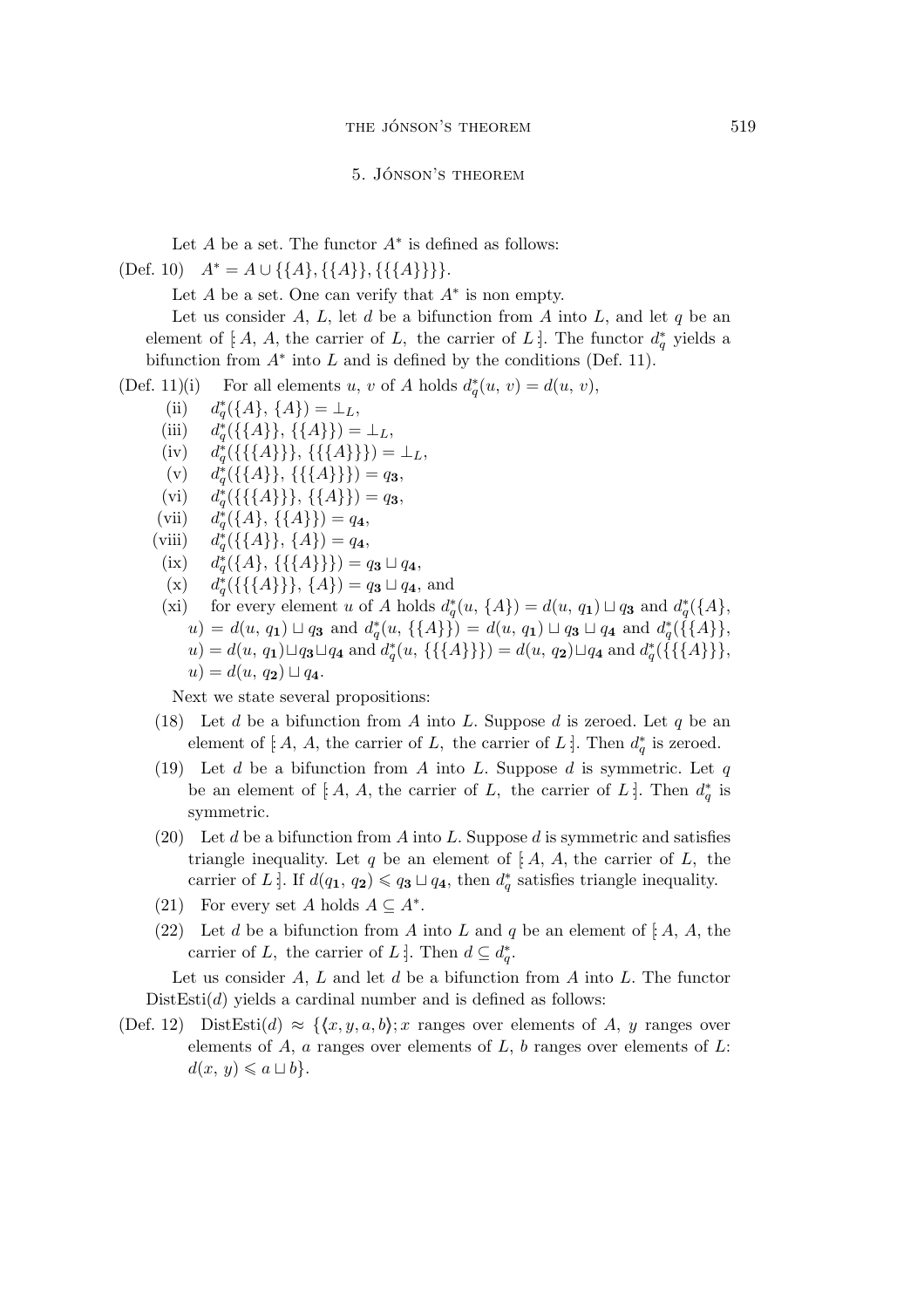We now state the proposition

(23) For every distance function d of A, L holds  $DistEsti(d) \neq \emptyset$ .

In the sequel T denotes a transfinite sequence and  $O, O_1, O_2$  denote ordinal numbers.

Let us consider A and let us consider O. The functor ConsecutiveSet $(A, O)$ is defined by the condition (Def. 13).

(Def. 13) There exists a transfinite sequence  $L_0$  such that

- (i) ConsecutiveSet $(A, O) =$  last  $L_0$ ,
- (ii) dom  $L_0 = \text{succ } O$ ,
- (iii)  $L_0(\emptyset) = A$ ,
- (iv) for every ordinal number C and for every set z such that succ  $C \in \text{succ } O$ and  $z = L_0(C)$  holds  $L_0(\text{succ } C) = z^*$ , and
- (v) for every ordinal number C and for every transfinite sequence  $L_1$  such that  $C \in \text{succ } O$  and  $C \neq \emptyset$  and  $C$  is a limit ordinal number and  $L_1 = L_0 \setminus C$ holds  $L_0(C) = \bigcup \text{rng } L_1$ .

We now state three propositions:

- (24) ConsecutiveSet $(A, \emptyset) = A$ .
- (25) ConsecutiveSet $(A, \text{succ } O) = (\text{ConsecutiveSet}(A, O))^*$ .
- (26) Suppose  $O \neq \emptyset$  and O is a limit ordinal number and dom  $T = O$ and for every ordinal number  $O_1$  such that  $O_1 \in O$  holds  $T(O_1)$  = ConsecutiveSet $(A, O_1)$ . Then ConsecutiveSet $(A, O) = \bigcup \text{rng } T$ .

Let us consider A and let us consider O. Note that ConsecutiveSet $(A, O)$  is non empty.

One can prove the following proposition

(27)  $A \subseteq \text{ConsecutiveSet}(A, O)$ .

Let us consider  $A, L$  and let  $d$  be a bifunction from  $A$  into  $L$ . A transfinite sequence of elements of  $[A, A,$  the carrier of L, the carrier of L is said to be a sequence of quadruples of d if it satisfies the conditions (Def. 14).

 $(Def. 14)(i)$  dom it is a cardinal number,

- (ii) it is one-to-one, and
- (iii) rng it =  $\{(x, y, a, b)$ ; x ranges over elements of A, y ranges over elements of A, a ranges over elements of L, b ranges over elements of L:  $d(x, y) \leq$  $a ⊔ b$ <sup>}</sup>.

Let us consider A, L, let d be a bifunction from A into L, let q be a sequence of quadruples of d, and let us consider O. Let us assume that  $O \in$ dom q. The functor  $Quadr(q, O)$  yielding an element of [ConsecutiveSet(A, O), ConsecutiveSet $(A, O)$ , the carrier of L, the carrier of L: is defined as follows:

(Def. 15) Quadr $(q, O) = q(O)$ .

One can prove the following proposition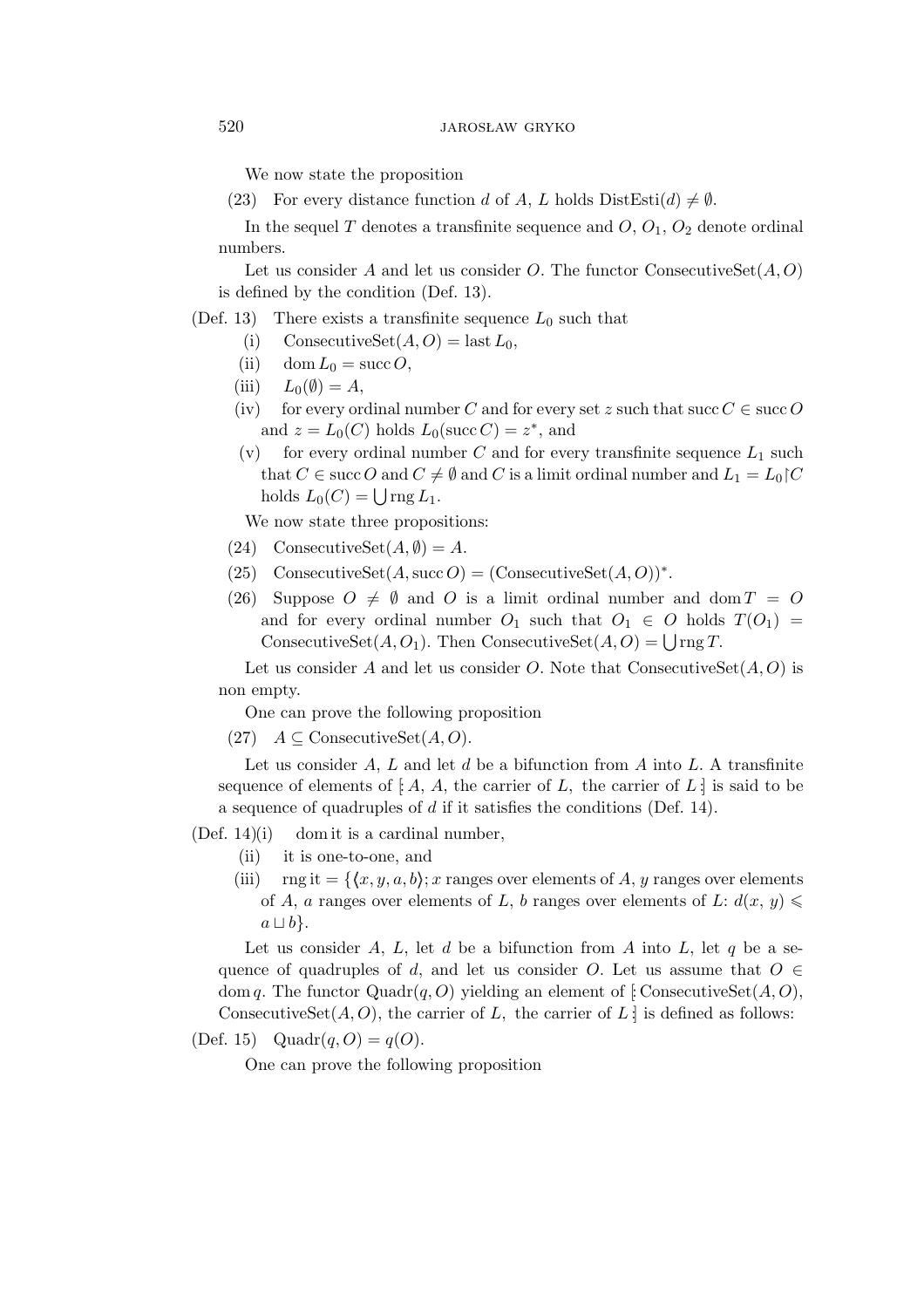(28) Let d be a bifunction from A into L and q be a sequence of quadruples of d. Then  $O \in \text{DistEst}(d)$  if and only if  $O \in \text{dom } q$ .

Let us consider  $A, L$  and let z be a set. Let us assume that z is a bifunction from A into L. The functor  $Bifun(z, A, L)$  yields a bifunction from A into L and is defined as follows:

(Def. 16) BiFun $(z, A, L) = z$ .

Let us consider A, L, let d be a bifunction from A into L, let q be a sequence of quadruples of d, and let us consider O. The functor ConsecutiveDelta $(q, O)$ is defined by the condition (Def. 17).

(Def. 17) There exists a transfinite sequence  $L_0$  such that

- (i) ConsecutiveDelta $(q, O) =$  last  $L_0$ ,
- (ii) dom  $L_0 = \text{succ } O$ ,
- (iii)  $L_0(\emptyset) = d$ ,
- (iv) for every ordinal number C and for every set z such that succ  $C \in succ O$  and  $z = L_0(C)$  holds  $L_0(\text{succ } C) =$  $(BiFun(z, ConsecutiveSet(A, C), L))_{Quadr(q, C)}^*$ , and
- (v) for every ordinal number C and for every transfinite sequence  $L_1$  such that  $C \in \text{succ } O$  and  $C \neq \emptyset$  and  $C$  is a limit ordinal number and  $L_1 = L_0 \setminus C$ holds  $L_0(C) = \bigcup \text{rng } L_1$ .

Next we state four propositions:

- (29) For every bifunction d from A into L and for every sequence q of quadruples of d holds ConsecutiveDelta $(q, \emptyset) = d$ .
- $(30)$  For every bifunction d from A into L and for every sequence q of quadruples of d holds ConsecutiveDelta $(q, succ O)$  $(BiFun(\text{ConsecutiveDelta}(q, O), \text{ConsecutiveSet}(A, O), L))_{\text{Quadr}(q, O)}^*$ .
- (31) Let d be a bifunction from A into L and  $q$  be a sequence of quadruples of d. Suppose  $O \neq \emptyset$  and O is a limit ordinal number and dom  $T =$ O and for every ordinal number  $O_1$  such that  $O_1 \in O$  holds  $T(O_1)$ ConsecutiveDelta $(q, O_1)$ . Then ConsecutiveDelta $(q, O) = \bigcup \text{rng } T$ .

(32) If  $O_1 \subseteq O_2$ , then ConsecutiveSet $(A, O_1) \subseteq$  ConsecutiveSet $(A, O_2)$ .

Let  $O$  be a non empty ordinal number. Note that every element of  $O$  is ordinal-like.

Next we state the proposition

(33) Let d be a bifunction from A into L and q be a sequence of quadruples of d. Then ConsecutiveDelta $(q, 0)$  is a bifunction from ConsecutiveSet $(A, 0)$ into L.

Let us consider A, L, let d be a bifunction from A into L, let q be a sequence of quadruples of d, and let us consider O. Then ConsecutiveDelta $(q, 0)$  is a bifunction from ConsecutiveSet $(A, O)$  into L.

Next we state several propositions: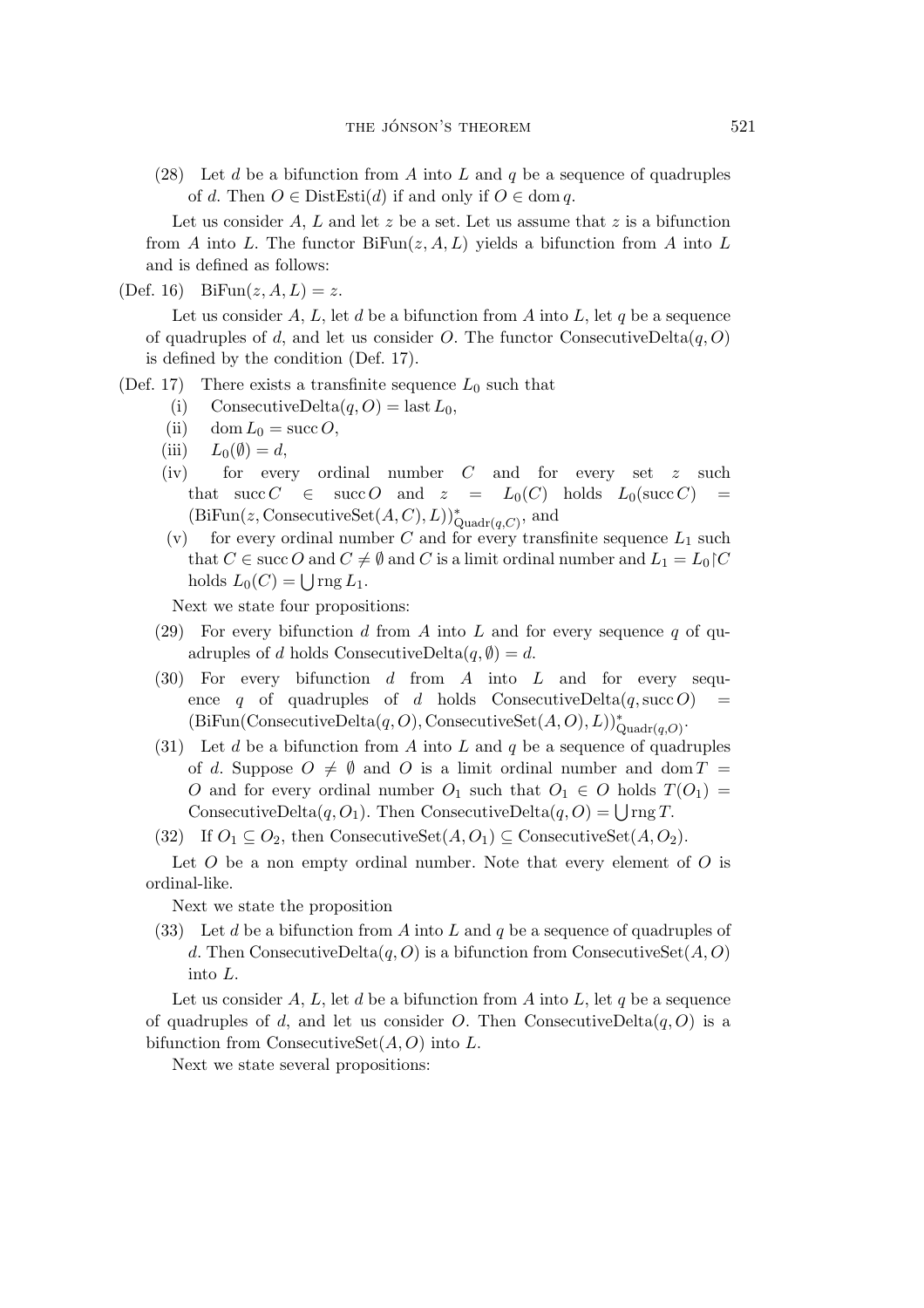## 522 JAROSŁAW GRYKO

- (34) For every bifunction d from A into L and for every sequence q of quadruples of d holds  $d \subseteq \text{ConsecutiveDelta}(q, O)$ .
- $(35)$  For every bifunction d from A into L and for every sequence q of quadruples of d such that  $O_1 \subseteq O_2$  holds ConsecutiveDelta $(q, O_1) \subseteq$ ConsecutiveDelta $(q, O_2)$ .
- (36) Let d be a bifunction from A into L. Suppose d is zeroed. Let q be a sequence of quadruples of d. Then ConsecutiveDelta $(q, O)$  is zeroed.
- (37) Let d be a bifunction from A into L. Suppose d is symmetric. Let q be a sequence of quadruples of d. Then ConsecutiveDelta $(q, 0)$  is symmetric.
- (38) Let  $d$  be a bifunction from  $A$  into  $L$ . Suppose  $d$  is symmetric and satisfies triangle inequality. Let q be a sequence of quadruples of  $d$ . If  $O \subseteq$  DistEsti(d), then ConsecutiveDelta(q, O) satisfies triangle inequality.
- (39) Let d be a distance function of A, L and q be a sequence of quadruples of d. If  $O \subseteq \text{DistEst}(d)$ , then ConsecutiveDelta $(q, O)$  is a distance function of ConsecutiveSet $(A, O), L$ .

Let us consider  $A, L$  and let  $d$  be a bifunction from  $A$  into  $L$ . The functor  $NextSet(d)$  is defined as follows:

(Def. 18)  $NextSet(d) = ConsecutiveSet(A, DistEstid)).$ 

Let us consider  $A, L$  and let  $d$  be a bifunction from  $A$  into  $L$ . One can check that  $NextSet(d)$  is non empty.

Let us consider A, L, let d be a bifunction from A into L, and let  $q$  be a sequence of quadruples of d. The functor  $NextDelta(q)$  is defined as follows:

(Def. 19)  $NextDelta(q) = ConsecutiveDelta(q, DistEstid)).$ 

Let us consider A, L, let d be a distance function of A, L, and let  $q$  be a sequence of quadruples of d. Then  $NextDelta(q)$  is a distance function of  $NextSet(d), L.$ 

Let us consider A, L, let d be a distance function of A, L, let  $A_1$  be a non empty set, and let  $d_1$  be a distance function of  $A_1$ , L. We say that  $(A_1, d_1)$  is extension of  $(A, d)$  if and only if:

(Def. 20) There exists a sequence q of quadruples of d such that  $A_1 = \text{NextSet}(d)$ and  $d_1 = \text{NextDelta}(q)$ .

The following proposition is true

(40) Let d be a distance function of A, L,  $A_1$  be a non empty set, and  $d_1$  be a distance function of  $A_1$ , L. Suppose  $(A_1, d_1)$  is extension of  $(A, d)$ . Let x, y be elements of A and a, b be elements of L. Suppose  $d(x, y) \leq a \sqcup b$ . Then there exist elements  $z_1$ ,  $z_2$ ,  $z_3$  of  $A_1$  such that  $d_1(x, z_1) = a$  and  $d_1(z_2, z_3) = a$  and  $d_1(z_1, z_2) = b$  and  $d_1(z_3, y) = b$ .

Let us consider  $A, L$  and let  $d$  be a distance function of  $A, L$ . A function is called an extension sequence of  $(A, d)$  if it satisfies the conditions (Def. 21).

 $(Def. 21)(i)$  dom it = N,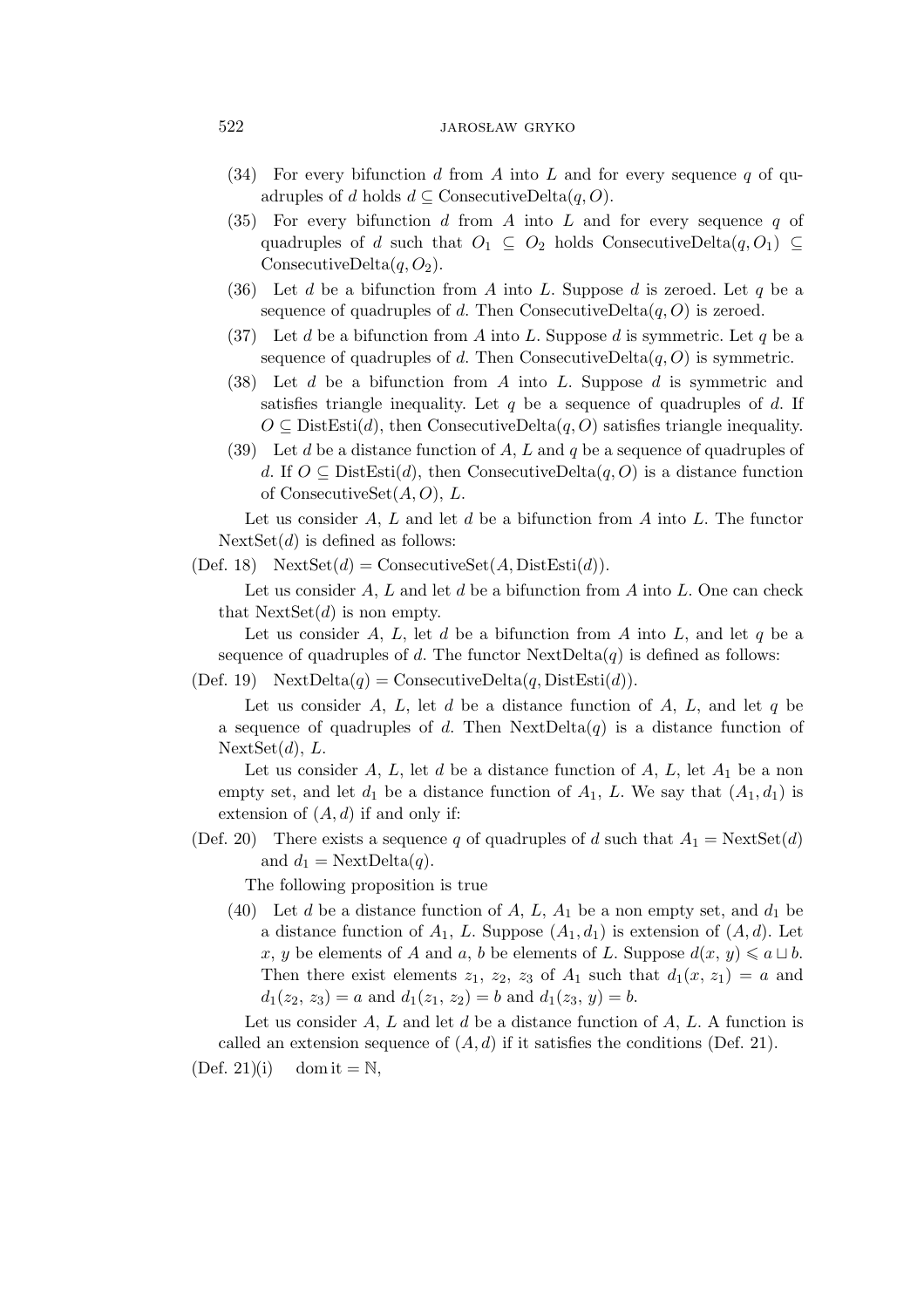- (ii) it(0) =  $\langle A, d \rangle$ , and
- (iii) for every natural number *n* there exists a non empty set  $A'$  and there exists a distance function  $d'$  of  $A'$ ,  $L$  and there exists a non empty set  $A_1$  and there exists a distance function  $d_1$  of  $A_1$ , L such that  $(A_1, d_1)$  is extension of  $(A', d')$  and it $(n) = \langle A', d' \rangle$  and it $(n + 1) = \langle A_1, d_1 \rangle$ .

Next we state two propositions:

- (41) Let d be a distance function of A, L, S be an extension sequence of  $(A, d)$ , and k, l be natural numbers. If  $k \leq l$ , then  $S(k)$ <sub>1</sub>  $\subseteq S(l)$ <sub>1</sub>.
- (42) Let d be a distance function of A, L, S be an extension sequence of  $(A, d)$ , and k, l be natural numbers. If  $k \leq l$ , then  $S(k)_2 \subseteq S(l)_2$ .

Let us consider L. The functor  $\delta_0(L)$  yields a distance function of the carrier of  $L, L$  and is defined by:

(Def. 22) For all elements x, y of the carrier of L holds if  $x \neq y$ , then  $(\delta_0(L))(x)$ ,  $y$ ) =  $x \sqcup y$  and if  $x = y$ , then  $(\delta_0(L))(x, y) = \bot_L$ .

We now state two propositions:

- (43)  $\delta_0(L)$  is onto.
- (44) There exists a non empty set A and there exists a homomorphism  $f$  from L to EqRelPoset(A) such that f is one-to-one and the type of Im  $f \leq 3$ .

#### **REFERENCES**

- [1] Grzegorz Bancerek. Cardinal numbers. *Formalized Mathematics*, 1(**2**):377–382, 1990.
- [2] Grzegorz Bancerek. The fundamental properties of natural numbers. *Formalized Mathematics*, 1(**1**):41–46, 1990.
- [3] Grzegorz Bancerek. The ordinal numbers. *Formalized Mathematics*, 1(**1**):91–96, 1990.
- [4] Grzegorz Bancerek. Sequences of ordinal numbers. *Formalized Mathematics*, 1(**2**):281– 290, 1990.
- [5] Grzegorz Bancerek. Tarski's classes and ranks. *Formalized Mathematics*, 1(**3**):563–567, 1990.
- [6] Grzegorz Bancerek. Cartesian product of functions. *Formalized Mathematics*, 2(**4**):547– 552, 1991.
- [7] Grzegorz Bancerek. Complete lattices. *Formalized Mathematics*, 2(**5**):719–725, 1991.
- [8] Grzegorz Bancerek. Bounds in posets and relational substructures. *Formalized Mathematics*, 6(**1**):81–91, 1997.
- [9] Grzegorz Bancerek. Directed sets, nets, ideals, filters, and maps. *Formalized Mathematics*, 6(**1**):93–107, 1997.
- [10] Grzegorz Bancerek and Krzysztof Hryniewiecki. Segments of natural numbers and finite sequences. *Formalized Mathematics*, 1(**1**):107–114, 1990.
- [11] Czesław Byliński. Binary operations. *Formalized Mathematics*, 1(**1**):175–180, 1990.
- [12] Czesław Byliński. Finite sequences and tuples of elements of a non-empty sets. *Formalized Mathematics*, 1(**3**):529–536, 1990.
- [13] Czesław Byliński. Functions and their basic properties. *Formalized Mathematics*, 1(**1**):55– 65, 1990.
- [14] Czesław Byliński. Functions from a set to a set. *Formalized Mathematics*, 1(**1**):153–164, 1990.
- [15] Czesław Byliński. Partial functions. *Formalized Mathematics*, 1(**2**):357–367, 1990.
- [16] Czesław Byliński. Some basic properties of sets. *Formalized Mathematics*, 1(**1**):47–53, 1990.
- [17] Agata Darmochwał and Andrzej Trybulec. Similarity of formulae. *Formalized Mathematics*, 2(**5**):635–642, 1991.